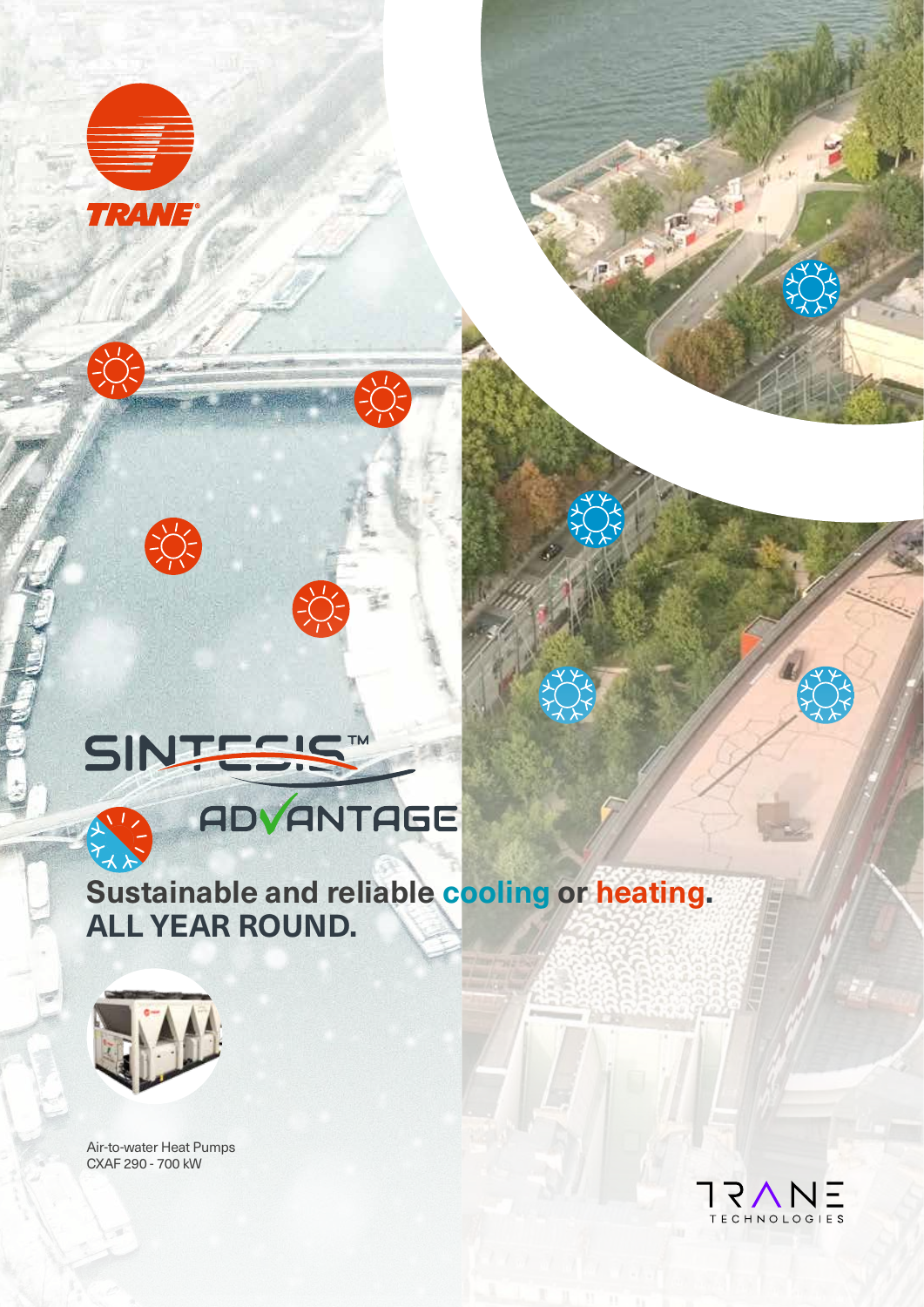# What you get Welcome to a more sustainable future: electrification of heating

At Trane, we believe in electrification of heating as an important global contributor to mitigate climate change and reduce carbon footprint. Low consumption, reliable performance and comfort are our key design criteria.









Office buildings **Healthcare** Food and beverage industry



Hospitality industry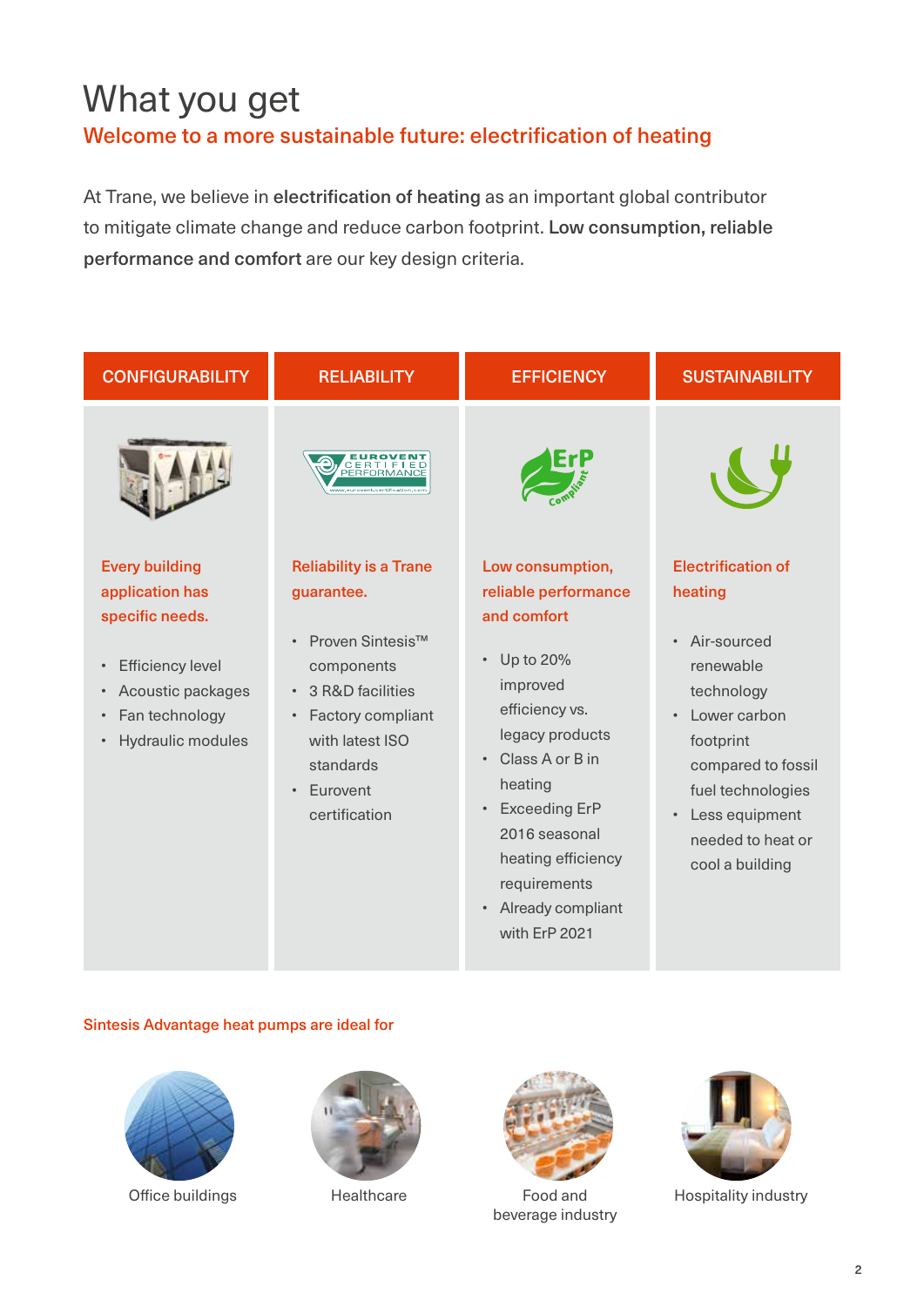# Trane Technology

# Provides the innovative solution that your building needs

CXAF is built on Trane's well-known Sintesis™ platform, which means it shares many of the same components and technologies with a proven reliability record. This guarantees a smooth operation and reliable comfort for your building users, while also facilitating the life of service technicians and keeping maintenance costs to a minimum.

# Fin & Tube heat exchanger

Modular design in 'V' shape for maximum performance in a small footprint

#### Trane smart control interface 2

- Leading TD7 touch screen with 7" color display
- Clear display of critical information
- Monitor settings, data trending, reports and alarms
- Simple, intuitive navigation
- Effective operation, monitoring and management
- Durable construction for both indoor and outdoor use



Reliable controller platform with proven algorithms to ensure smooth operations and optimum defrost control

- New generation of Trane control platform for chillers
- Advanced algorithms for the most challenging conditions
- Perfect balance of performance and economy



### Optional hydraulic module

- Housing within the chiller frame to keep overall footprint to a minimum
- Single or dual pump
- Optional water buffer tank
- Compatible with variable primary flow

### HEat Booster (HEat version)

Dedicated refrigerant circuit fully designed and manufactured by Trane for superior heating performance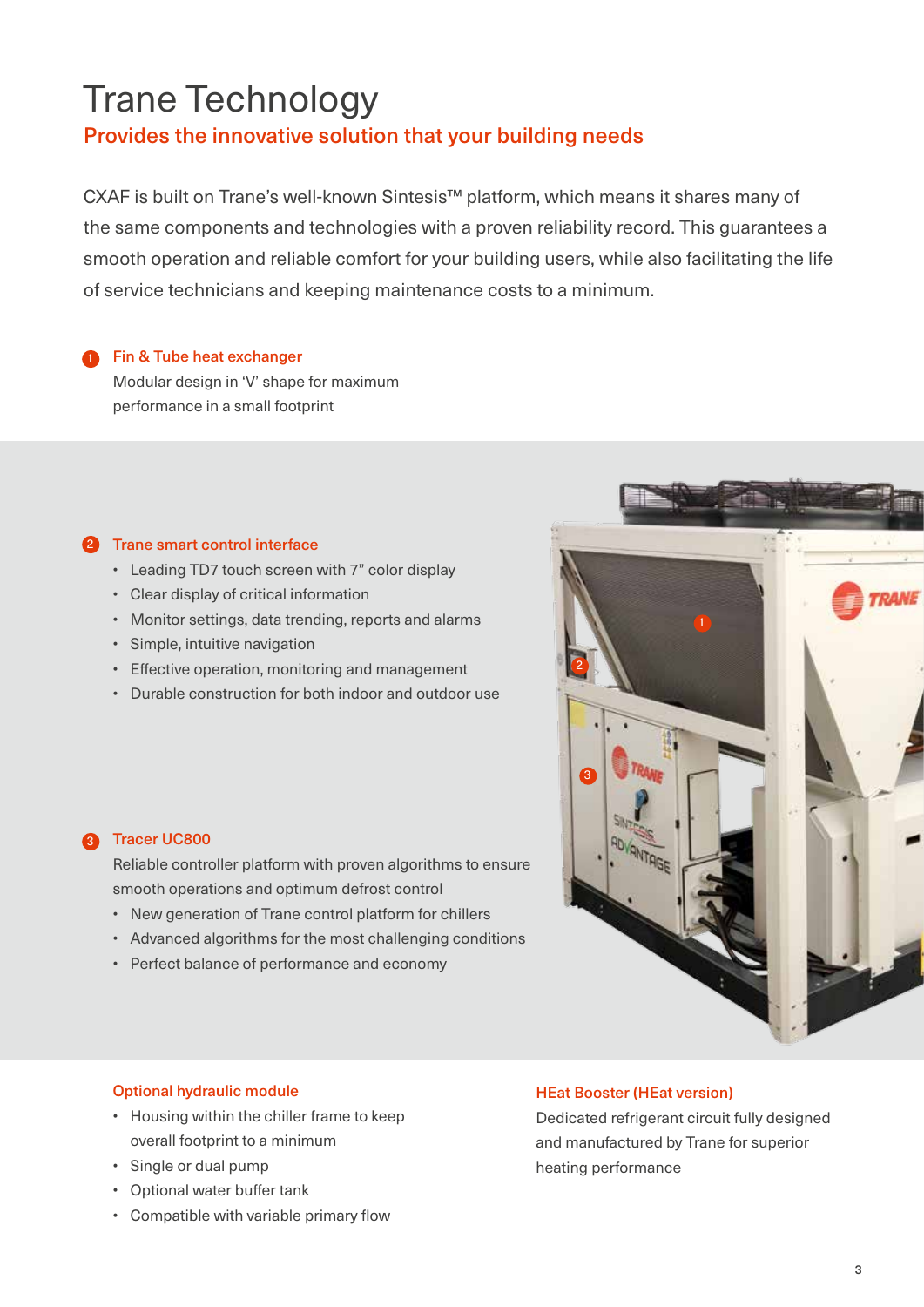### **Connectivity**

- Full interoperability via SmartCom interface LonTalk®, BACnet® and Modbus
- Full remote control capability via our Trane BMS Electronically Commutated (EC) fans
- Improved capacity modulation
- Reduced power consumption
- Reduced energy costs



# SINTES **ADVANTAGE**



**BACnet** 

lodbus



# **6** Brazed plate heat exchanger Compact and proven design, used on CGAF platform

#### Industry leading variable volume scroll compressor 6

- Optimized for part-load efficiency and higher seasonal efficiency
- Reliable operation over the lifetime of the unit
- Reduced energy consumption: no overcompression thanks to intermediate discharge valves (IDVs)

# **Optimized fan diffusers 2.000 minutes and 2.000 minutes and 2.000 minutes and 2.000 minutes and 2.000 minutes and 2.000 minutes and 2.000 minutes and 2.000 minutes and 2.000 minutes and 2.000 minutes and 2.000 minutes a**

- Remodelled to optimize airflow
- Fans consume up to 27% less power
- Noise level reduced at part load



**All units are compliant with all applicable EU Ecodesign Regulations under the ErP framework Directive 2009/125/EC of the European Parliament.**



4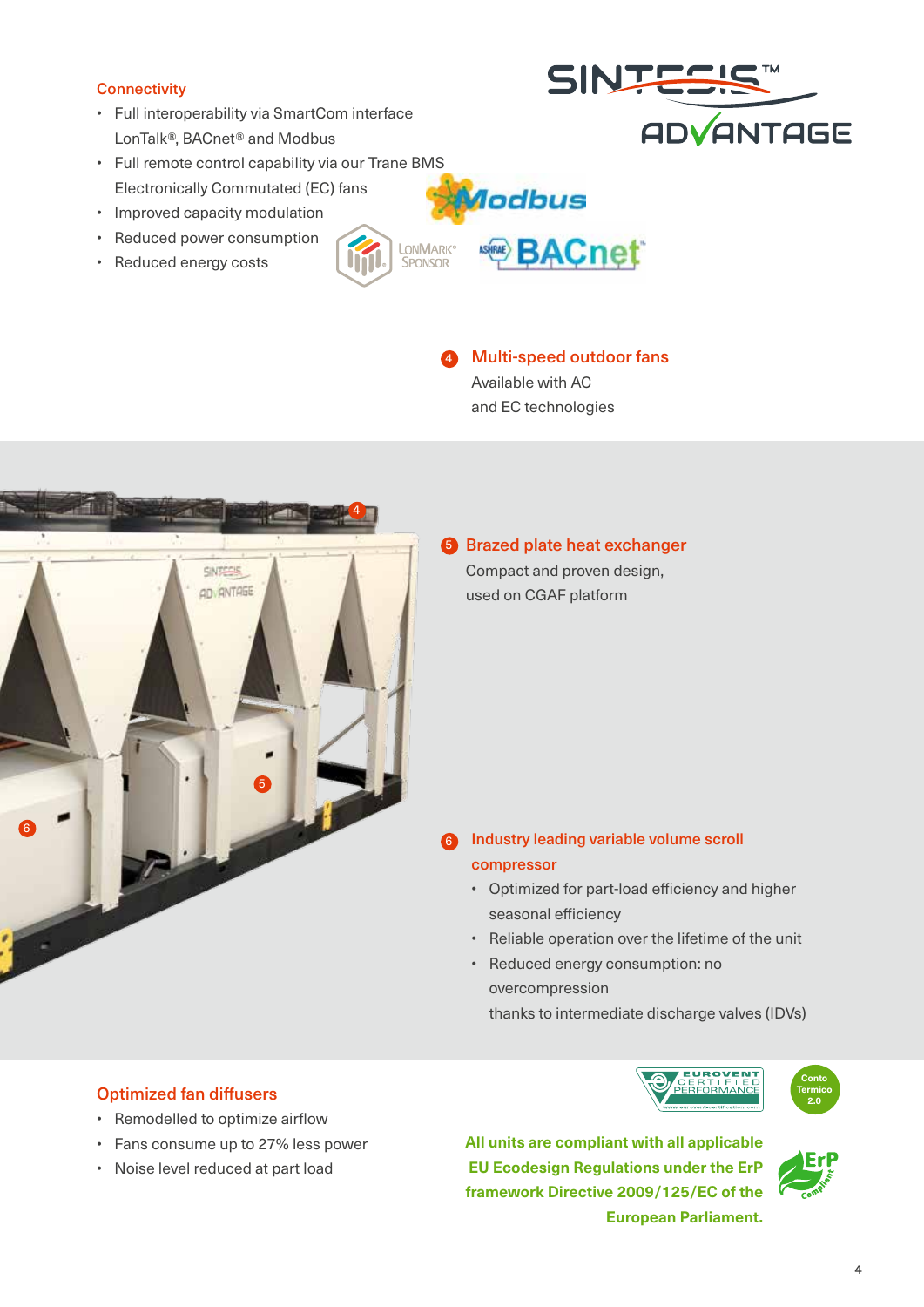# **HEat** Delivering HIGH EFFICIENCY in HEATING mode

Trane Engineering has built on years of experience with CXAM, CXAX and CXAO heat pumps to bring forward the latest innovation in refrigeration circuit design.

## Optimized defrost management

The characteristic Sintesis™ 'V' shaped heat exchanger has been optimized to accelerate the defrost cycle, improving the unit reliability by minimizing compressor cycling and maintaining comfort for building user.

## Improve thermodynamic performance with Trane Heat Booster system

An innovative suction line gas heat exchanger, designed and built by Trane, combined with an electronic expansion valve and a meticulously tested software algorithm, allows the CXAF unit to achieve high performances in heating mode. The heat exchanger, located at the compressor inlet, increases subcooling and minimizes superheating in the evaporator, boosting the coil capacity through a higher enthalpy gain, without an impact on power consumption. Thus, the COP and SCOP increase on average by 12% compared to units without the Trane Heat Booster system.

# Proven reliability

Additionally, the Heat Booster system prevents any liquid from entering into the compressor, improving unit reliability.

# Operating maps Sustainable and reliable cooling or heating. All year round.